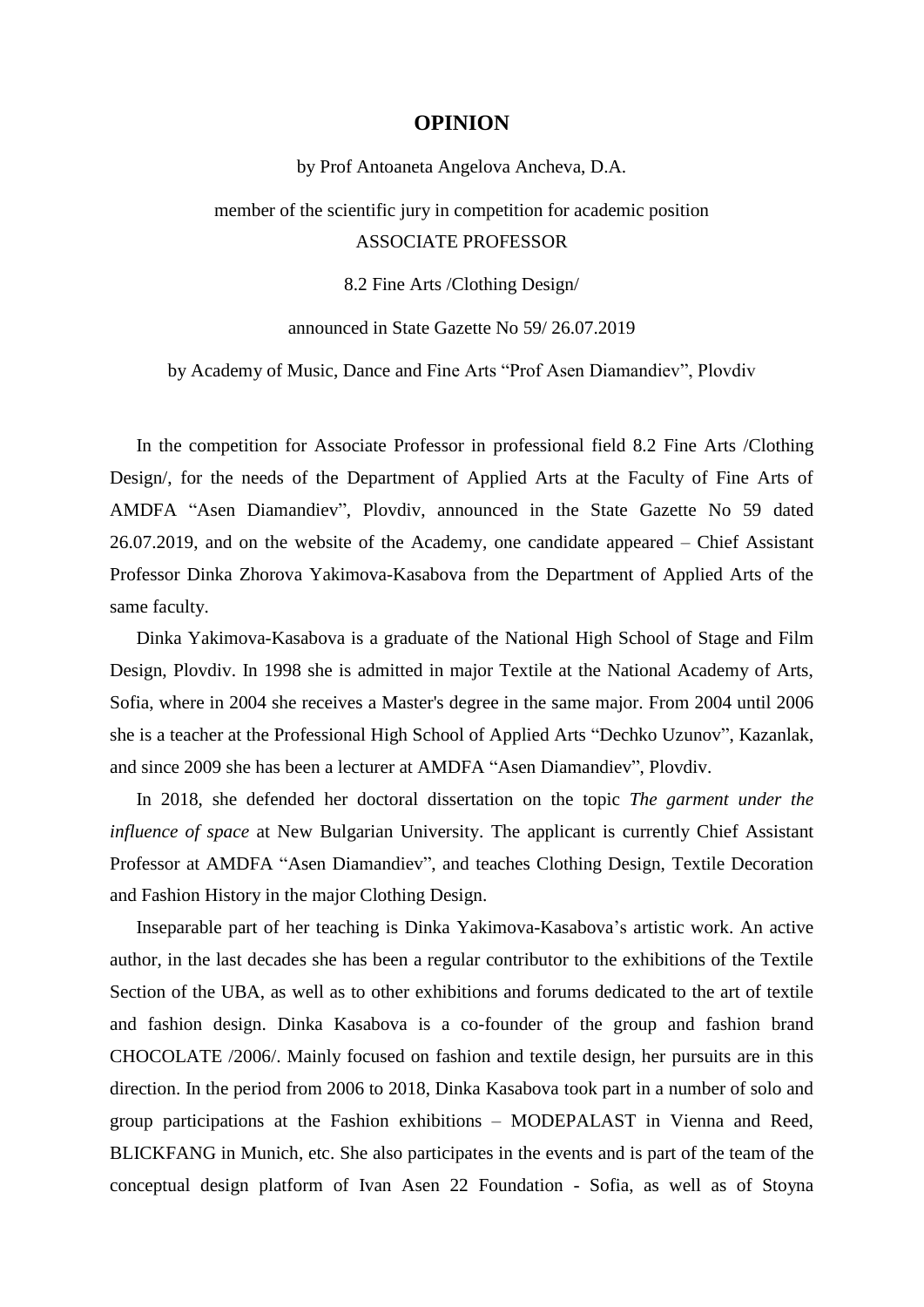Krastanova Foundation - Plovdiv. As evident from the included reference documents and the provided information about the exhibitions, projects, participations in conferences realized by the applicant, Chief Assistant Professor Dinka Yakimova-Kasabova has participated in:

Fashion design exhibition with capsule fashion collection "Flower Power", showroom of Ivan Asen 22 Foundation, Sofia, 2018; fashion design exhibition with capsule fashion collection "Melting Like Chocolate", showroom of Ivan Asen 22 Foundation, Sofia, 2018; joint exhibition "Teachers and Students", Balabanova House, Plovdiv, 2018: students and teachers exhibition "Continuity and Contemporary", PLOVEDIV Gallery, 2019; international exhibition "Mini-Textile-2019", Textile Section of the Union of Bulgarian Artists in Sofia Press Gallery - Sofia, 2019; fashion design exhibition with capsule fashion collection "Shape of Sands", showroom of Ivan Asen 22 Foundation, Sofia, 2019; Textile Exhibition "Nettle creations" within the festival "Text Fest" by Stoyna Krastanova Foundation, 2019; "+ 7 HOURS" a project of Conceptual Designers" Platform, IVAN ASEN 22 Foundation, etc. Dinka Kasabova is also costume designer of the theatre play *Masters* of Drama Theatre "Nevena Kokanova", Dupnitsa, 2019. She also had a solo exhibition *Immersion* - textile installation and drawings, Andromeda ART Gallery, Plovdiv, 2019. The candidate has published a book on the basis of her dissertation thesis for the award of a Doctoral Degree – *The garment under the influence of space*. She is also author of articles and reports on the textile and fashion design, has participated in projects and workshops.

According to the enclosed contribution report, Chief Assistant Professor Dinka Kasabova points to numerous habilitation materials in the following sections: 1. Artistic activity, 2. Cultural events, lectures, workshops, 3. Pedagogical and teaching-methodical activity, 4. Scientific and research activity. The overall activity of the candidate during the last year, including the publication based on her dissertation, is presented. In my opinion, the applicant could have narrowed the content of her habilitation work and the formulation of the contributions, which would only be of benefit to the candidate.

The main contributions that can be pointed out in the habilitation work in particular, but also which concern Dinka Kasabova's overall work, relate to her understanding of the textile and fashion design. She follows a complete creative line in which concept and realization are interrelated. In terms of the applied contributions, the artist practically solves the problems of the technological presentation of the ideas in her works. The contributions that can be attributed to her work as an artist, are her solutions in the costume designing, based on authentic elements of national costumes, for the play *Masters* by Racho Stoyanov, staged at Drama Theatre "Nevena Kokanova", Dupnitsa, directed by Nadia Asenova, as well as her